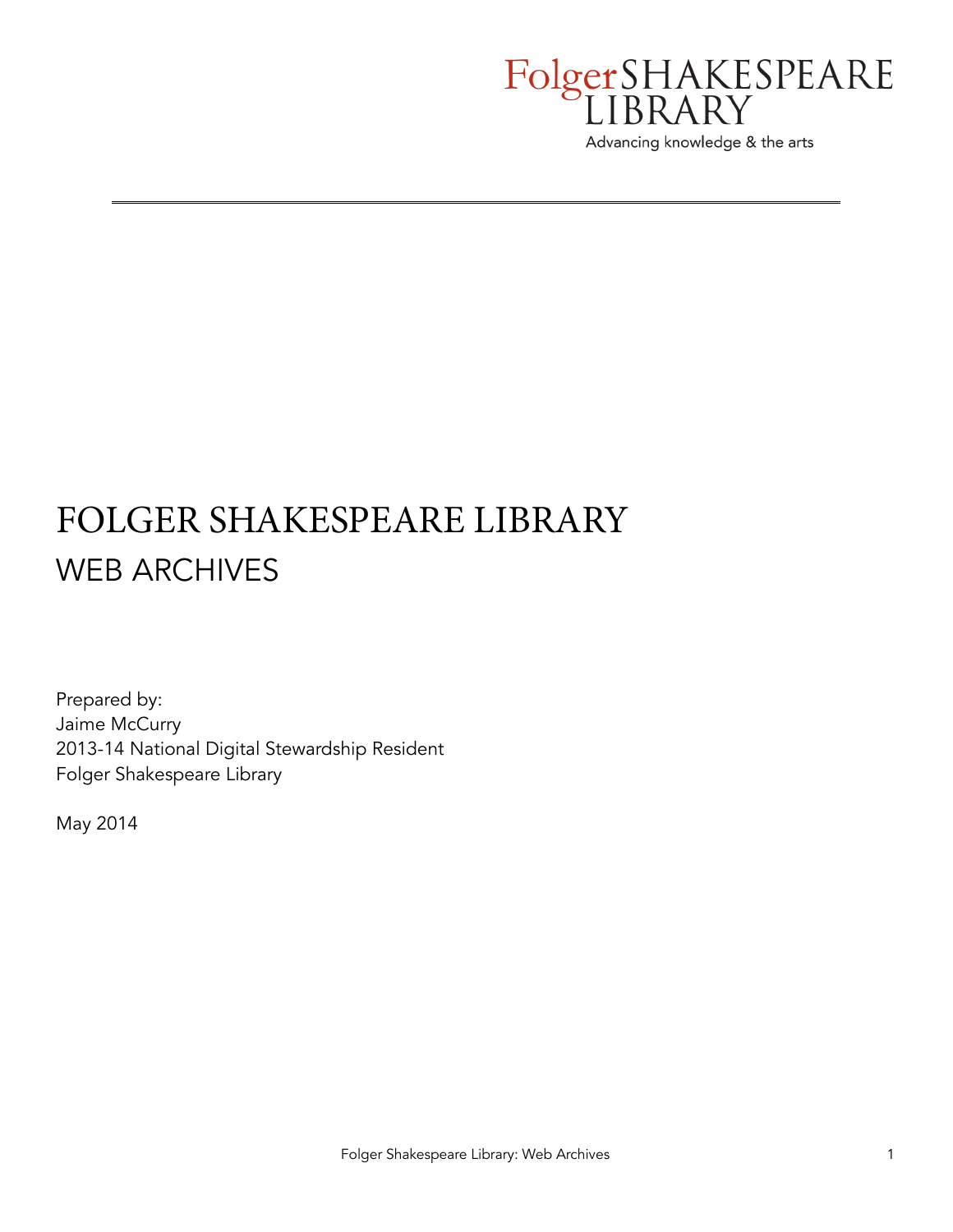## Web Archiving

Web archiving is the process of "collecting portions of the World Wide Web, preserving the collections in an archival format, and then serving the archives for access and use" ([IIPC](http://netpreserve.org/web-archiving/overview)). Archiving the web allows us to combat the impermanent nature of online content, making future access and use possible.

Web content is harvested through a process in which a [web crawler](http://en.wikipedia.org/wiki/Web_crawler) accesses and gathers content from designated URLs through a process referred to as crawling. A web crawler is an internet "bot," or program, that browses the web for indexing purposes. Crawlers access the desired website in a similar way to a web browser and captures all content related to the site, including any necessary information needed to render the site correctly as if it were live on the web: CSS files, etc.

The results of these crawls are captures of web content that can then be archived, described, and curated into digital collections. There are multiple digital resources involved in the capture and harvesting of even just one seed. A seed is an individual URL within a web archive collection. Following a web crawl, the information pertaining to a seed is organized into a [WARC preservation file.](http://www.digitalpreservation.gov/formats/fdd/fdd000236.shtml) The WARC file format is able to contain all necessary information and digital resources gathered from a seed during a crawl. It can also be expanded upon to include ancillary metadata elements. Websites archived in the WARC file format can be viewed and interacted with in a web browser using access tools such as the Internet Archive's [Wayback Machine.](http://archive.org/web/)

Advanced manipulation of web archive data can facilitate a number of research techniques: potential uses for web archive collections include [textual](http://digitalpreservation.gov/documents/big-data-report-andrea-fox0414.pdf?loclr=blogsig) or [link analysis](http://www.webarchive.org.uk/ukwa/visualisation/ukwa.ds.2/linkage), among others.

Ultimately, web archiving is intended to preserve a realm of cultural history that is increasingly present, and sometimes only present online in digital format. Digital information is very sensitive. Sites are reliant upon a number of external factors in order to be accessed by users: content creators, host domains, web browsers, markup languages, etc. Subsequently, internet content can disappear for a variety of reasons frequently and often without notice.



## "Mr. Shakespeare is now retired."

- Users are greeted with an unfortunate message upon arrival at <http://shakespeare.palomar.edu>

For example, the popular web resource *Mr. Shakespeare and the Internet* [\(http://shakespeare.palomar.edu\)](http://shakespeare.palomar.edu) was taken offline in October of 2013. If not saved, the information it contained would have been lost to users. Fortunately, the website was archived in [time by the Internet Archive and is made accessible via the](http://web.archive.org/web/20130906212613/http://shakespeare.palomar.edu/) Wayback Machine.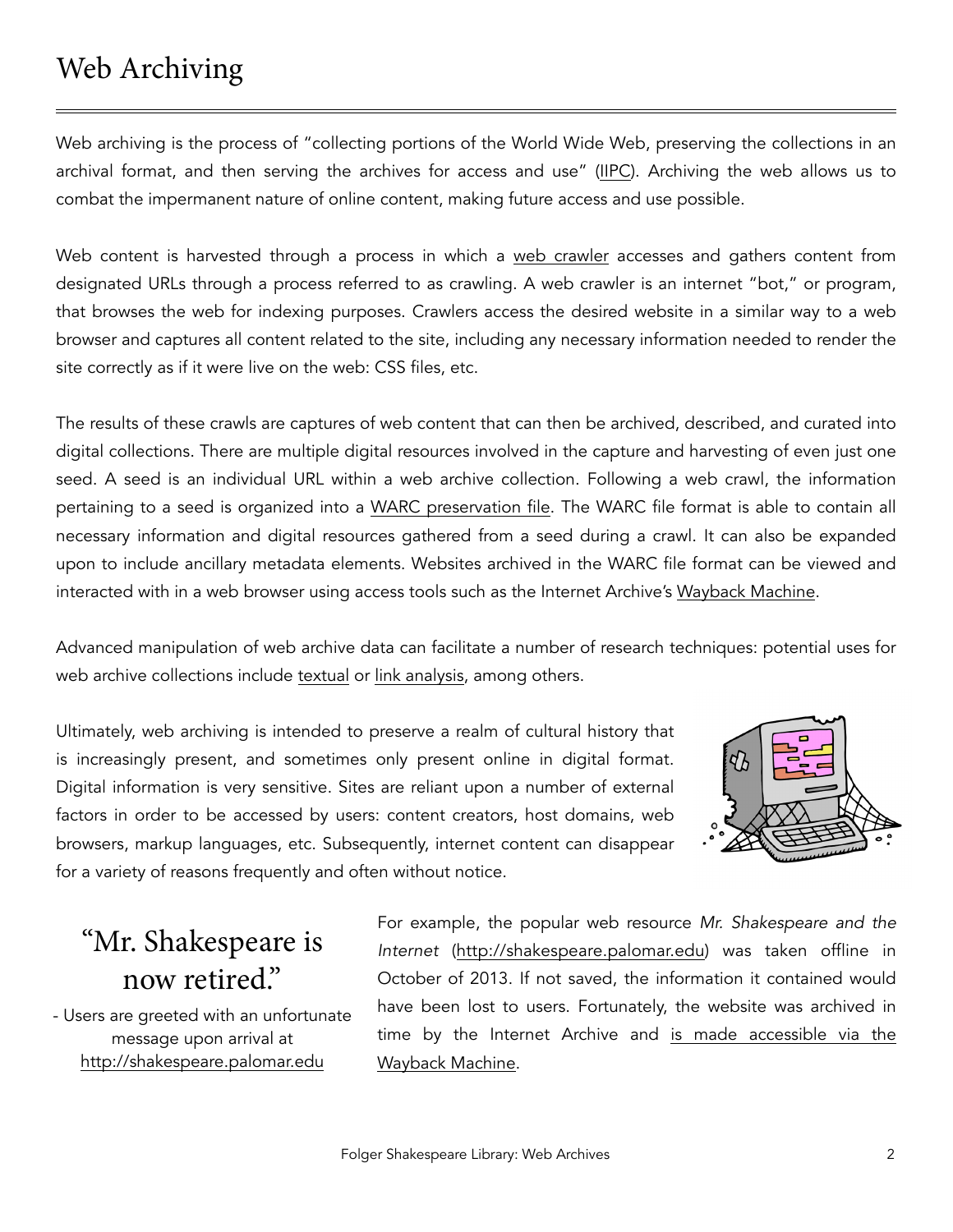#### Folger Shakespeare Library: Web Archives 33

### Web Archiving at the Folger Shakespeare Library

The Folger began archiving and preserving select websites using the [Archive-It](http://archive-it.org) subscription service in October of 2011. Collections are administered by the Folger Shakespeare Library: Central Library. They can be accessed [here](https://archive-it.org/organizations/576) (URL: <http://archive-it.org/organizations/576>).

The mission of the Folger Shakespeare Library is as follows: "to preserve and enhance our collection; to make our collection accessible to scholars and others who can use it productively; and to advance understanding and appreciation of Shakespeare's writings and the culture of the early modern world."

Developed by Jim Kuhn (Head of Collection Information Services, 2006-2013) and Emily Wahl (Central Library), the Folger web collections were created to address a new update (2010) to the Folger Collection Development mandate which expresses an institutional commitment to digital collecting in Shakespearerelated areas, including born-digital ephemera.

#### For more on web archiving at the Folger Shakespeare Library:

[An Introduction to Web Archiving at the Folger](http://collation.folger.edu/2014/02/an-introduction-to-web-archiving-at-the-folger/) [Web Archiving | Folgerpedia](http://folgerpedia.folger.edu/Web_archiving) [William Shakespeare: Playwright, Icon, Web Archivist? | The Archive-It Blog](http://blog.archive-it.org/2013/12/04/william-shakespeare-playwright-icon-web-archivist/) [Continuing the Celebration: Preserving Birthday-Related Digital Ephemera](http://collation.folger.edu/2014/04/continuing-the-celebration-preserving-birthday-related-digital-ephemera/?utm_source=rss&utm_medium=rss&utm_campaign=continuing-the-celebration-preserving-birthday-related-digital-ephemera)



### Archive-It Subscription Service



[Archive-It,](https://archive-it.org) an initiative of the [Internet Archive](https://archive.org/index.php), is the subscription web archiving service that the Folger uses to build and maintain its current web collections. For the most up-to-date service information, including information on upcoming [training and webinar opportunities,](https://webarchive.jira.com/wiki/display/ARIH/Archive-It+Trainings+and+Webinars) refer to the Archive-It [help documentation.](https://webarchive.jira.com/wiki/display/ARIH/Welcome) The [Archive-It blog](http://blog.archive-it.org) is an additional resource for information on the latest service updates and related content.

[Updates to the Archive-It web application are frequent. At the time of this writing, 4.9 is the most recent](http://blog.archive-it.org/2014/03/13/introducing-archive-it-4-9-and-umbra/) version. Archive-It 5.0, which will be a "major overhaul" of the service, has a tentative release date of Summer 2014. An explanation and a full list of upcoming features can be found [here.](https://webarchive.jira.com/wiki/display/ARIH/5.0+Release)

Additionally, Archive-It hosts an [Annual Partner Meeting](https://webarchive.jira.com/wiki/display/ARIH/Archive-It+Resources%2C+Presentations+and+Events) where partner institutions and partner specialists meet to discuss the Archive-It service, partner projects, and the current professional environment surrounding the web archival field. The Folger presented at the November 2013 Partner Meeting in Salt Lake City, Utah. [The presentation, which can be accessed](https://webarchive.jira.com/wiki/download/attachments/61145091/McCurry_FolgerShakespeareLibrary_20131112.pdf?version=1&modificationDate=1384778438209&api=v2) [here](https://webarchive.jira.com/wiki/display/ARIH/Archive-It+Partner+Meeting+Presentations,+2013), was titled: "The Short and The Long' of It: Web Archiving at the Folger Shakespeare Library."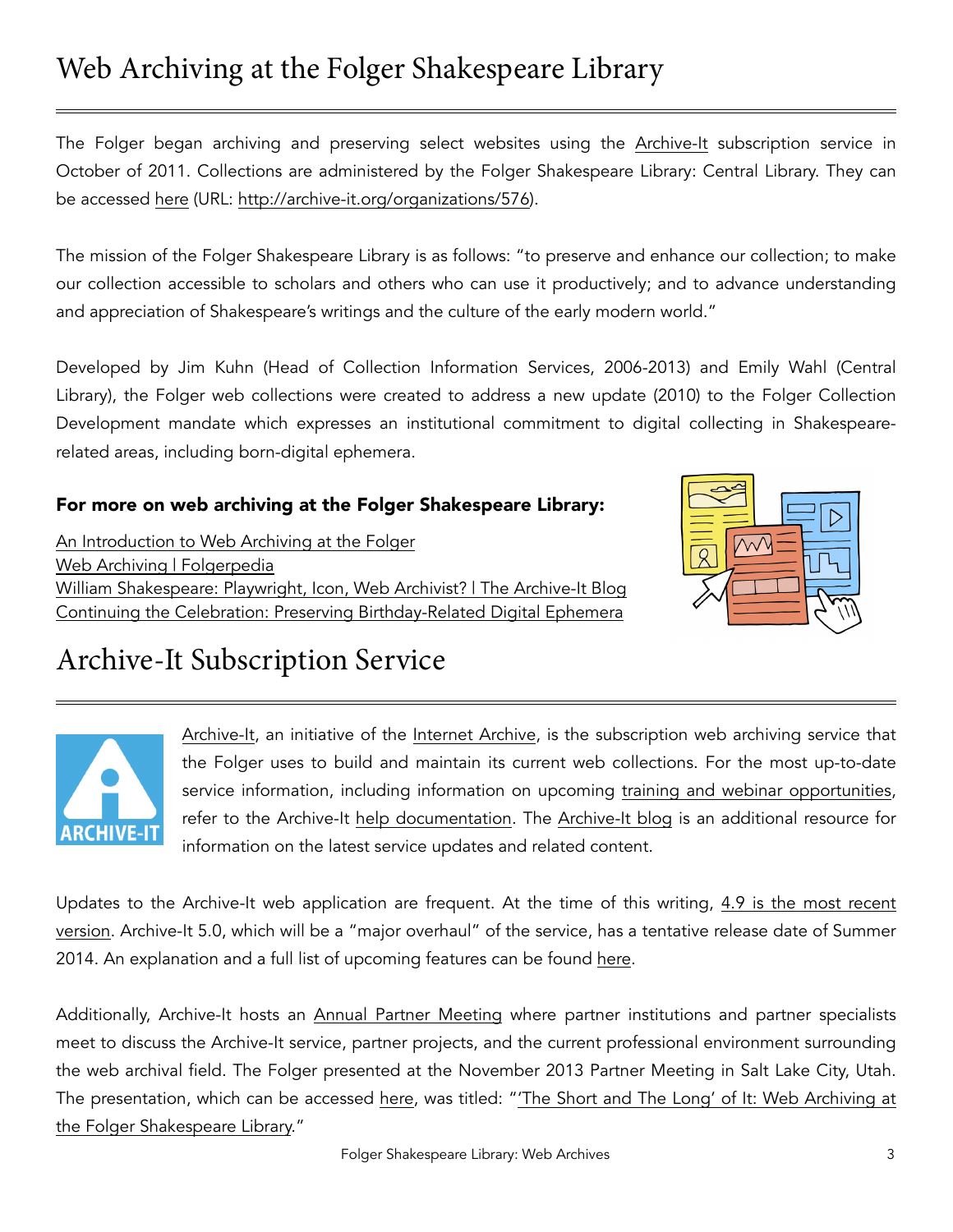#### Administrator Role

The Web Archive Administrator is responsible for collection creation and management, seed selection, metadata description, crawl activities, quality control, user training, and collection advocacy, both internally at the Folger Shakespeare Library and externally at relevant conferences and events.

#### Google Drive Shared Workspace and Public Contact

Folger Web Archive Administrator(s) now have access to a shared working environment on Google Drive. This collaborative workspace allows administrators to access, edit, and add documentation relating to the Folger Web Archives from anywhere, for internal use purposes. The Folger Shakespeare Library Seed Nomination Form and user response submissions are stored here along with the code and framework for the 2014 [#Shax450 Tweet Archive](https://docs.google.com/spreadsheet/pub?key=0AkgmeYonaMqPdEU1YmZHWm9hRHhhSGN4bERPRXVBcUE&gid=120). Additionally, this account hosts the newly created Web Archive Administrator Public Contact Email: [folgerwebarchives@gmail.com](mailto:folgerwebarchives@gmail.com), which allows Administrators to consider comments, requests (take-down, etc.), and questions relating to the Folger Web Archives directly from the user audience.

The Web Archive Administrator is responsible for maintaining [folgerwebarchives@gmail.com](mailto:folgerwebarchives@gmail.com) and Google Drive documentation; including, but not limited to: monitoring and adjusting seed nomination forms, evaluating seed nomination form responses for inclusion in current and future collecting efforts, maintaining and creating Archive-It training documentation, and creating new genres of documentation as needed.

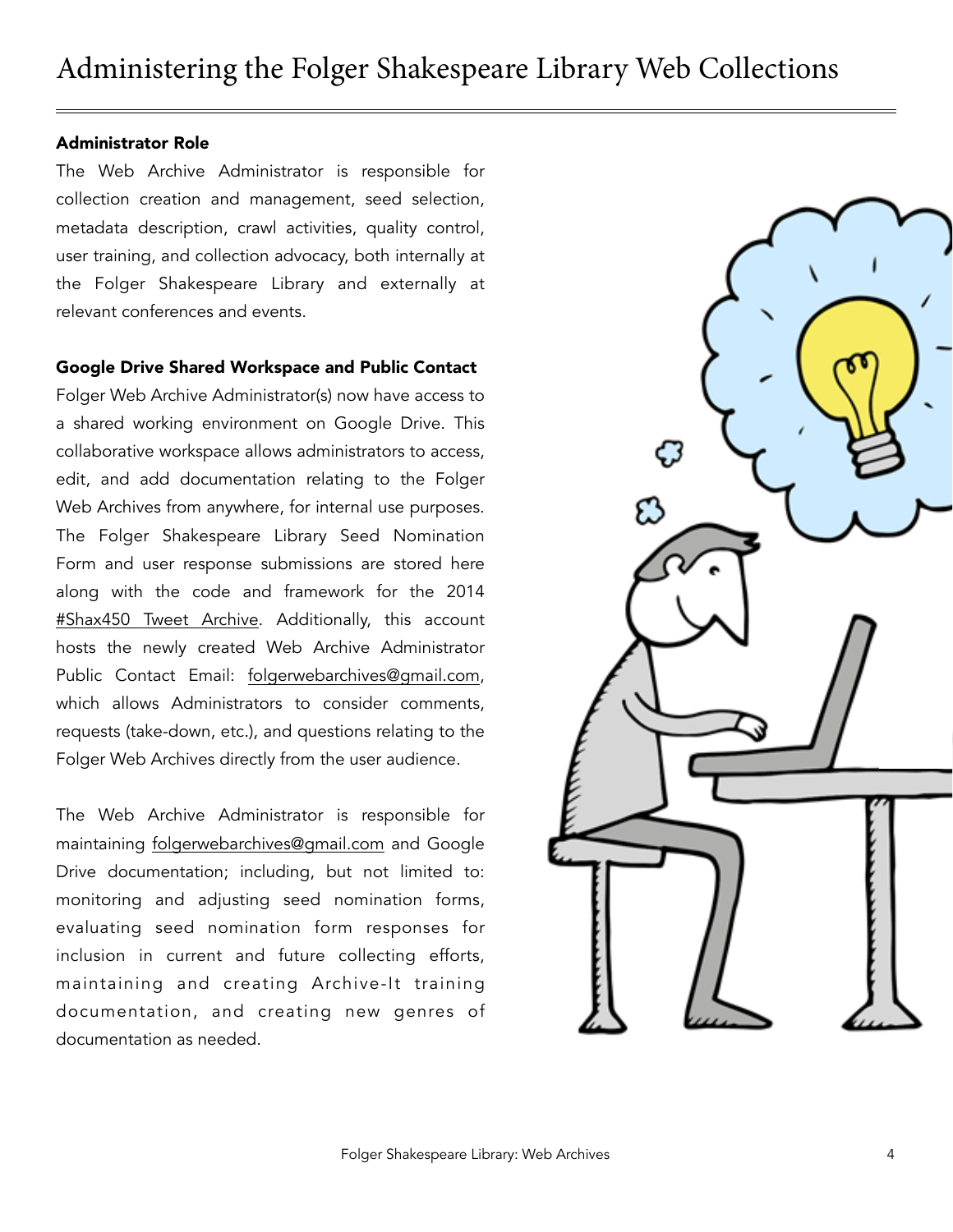#### Collecting Scope

The Folger Shakespeare Library Web Archives exist to compliment the Library's existing mission to "preserve and enhance our collection; to make our collection accessible to scholars and others who can use it productively; and to advance understanding and appreciation of Shakespeare's writings and the culture of the early modern world."

Folger web collecting activities aim to digitally close gaps in the collecting process and to create new areas of thematic expansion for the Folger Shakespeare Library collections. Each existing collection has an individual collecting scope and all are appropriate for the general collecting mission of the Library.

#### Collection Development

When considering new collection topics or individual seeds for inclusion in a collection, consider: how could this collection and/or site compliment:

- existing web archives initiatives;
- existing Folger collections;
- future collecting intentions

#### Seed Selection Criteria

The Web Archive Administrator should verify, to the best of their knowledge, that the website they are considering is:

- Created and/or maintained by a reliable source
- Immediately relevant to the collection scope and theme
- Of potential cultural, historical, and research value to the Folger's user audience and the general public

#### Acquisition Sources

The Web Archive Administrator will work with information provided by Folger staff and by its user audience to identify additional collecting areas, new collection themes, and ways to improve collecting practices:

#### *Web Archive Administrator*

The Web Archive Administrator is responsible for evaluating and selecting seeds for the Folger web collections based on their individual research; the needs, suggestions, and comments of Folger staff and readers; and the needs, suggestions, and comments from the Folger Shakespeare Library general user audience.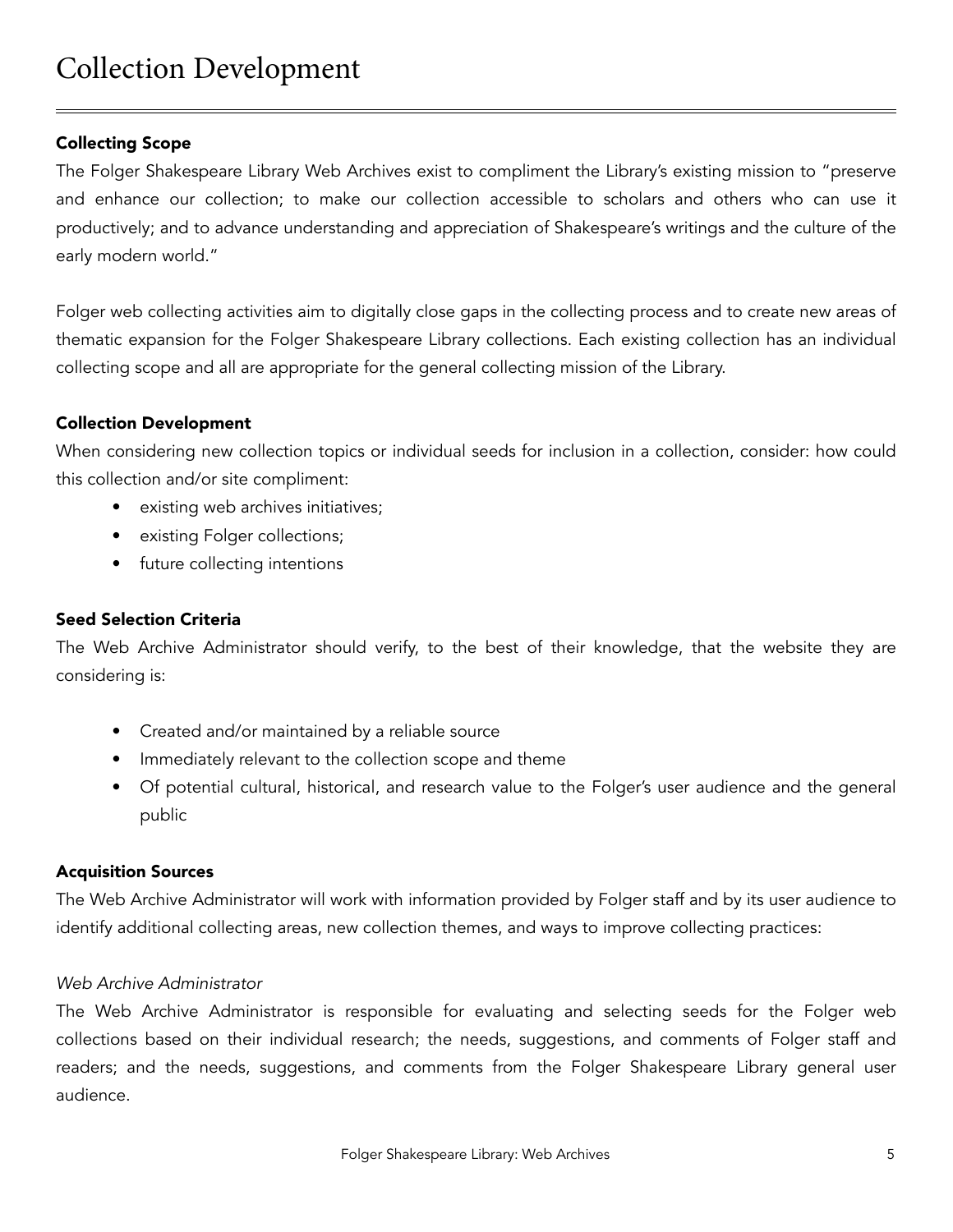#### *Recommending Officers (Institutional Stakeholders)*

Folger staff and Folger readers may contact the Web Archive Administrator directly to discuss potential collecting areas and to nominate individual seeds. This includes stakeholders in all departments and working groups, such as the Collection Development Committee and the Online Strategy Council.

Additionally, the Web Archive Administrator will take advantage of internal opportunities to consult with Folger departments such as Central Library, Digital Media and Publications and working groups such as the Collection Development Committee and the Online Strategy Council to obtain general guidance on web collecting activities and avenues of collecting interests.

Folger staff and readers may also contact the Web Archive Administrator via the public contact email: *[folgerwebarchives@gmail.com](mailto:folgerwebarchives@gmail.com)* or they may nominate a website using the *[General Nomination Form](https://docs.google.com/forms/d/1qyTzq2bCaDuMyUQ-UEQuw4qCaGbjxMoNNNIOykbK6wY/viewform)*.

#### *User Audience and General Public*

The broader user audience and general public may interact with the collections on the Folger's Archive-It homepage, learn about the collections on Folger web resources such as the *Collation, Folgerpedia,* and Hamnet's *E-Resources* page, and offer their thoughts and suggestions on improvements and expansion via the public contact email *[folgerwebarchives@gmail.com](mailto:folgerwebarchives@gmail.com)* and the [General Nomination Form](https://docs.google.com/forms/d/1qyTzq2bCaDuMyUQ-UEQuw4qCaGbjxMoNNNIOykbK6wY/viewform).

#### *Nomination Forms*

The nomination forms are created and maintained in the Google Drive shared workspace environment that is utilized by the Web Archive Administrator(s). Forms may be created as needed, may serve a general purpose (see the General Nomination form) or may serve a more specific purpose in enhancing an individual collection (see the Shakespeare's 450th collection form). These forms are created to be shared publicly via Folger resource such as blogs, wikis, and social media announcements.

- **[General Nomination Form](https://docs.google.com/forms/d/1qyTzq2bCaDuMyUQ-UEQuw4qCaGbjxMoNNNIOykbK6wY/viewform)**
- • [Shakespeare's 450th: Nomination Form](https://docs.google.com/forms/d/1PMsEIy7bJLUHMbp19YyskEd28y3rziQ07YtI7fYqBlQ/viewform)

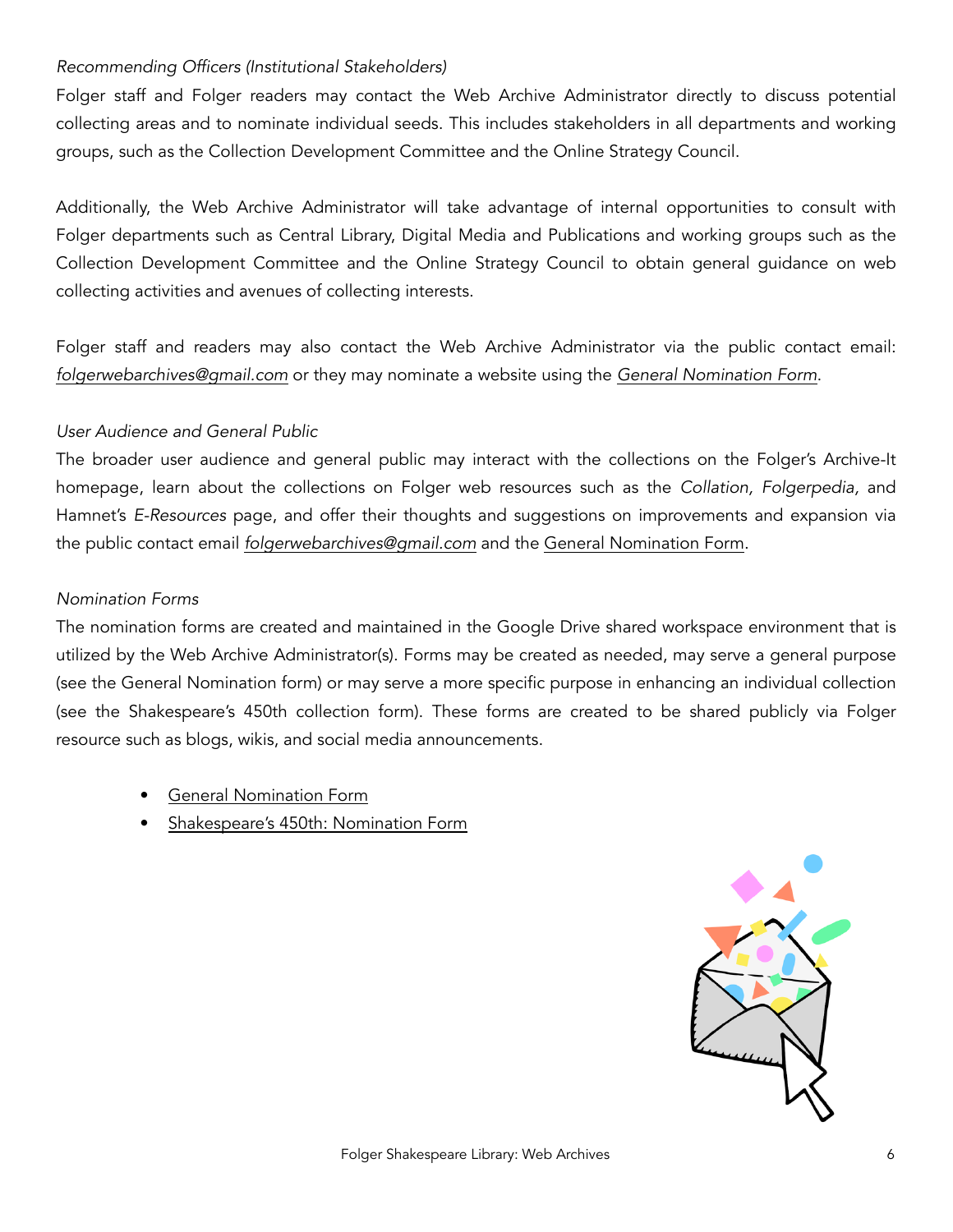The Folger Shakespeare Library Web Archives program was created to encourage and support scholarship and research in the arts and humanities disciplines in an accessible manner to contemporary audiences. Collecting as a nonprofit library, archive, and a leading educational resource for educators and scholars, all Folger Shakespeare Library web preservation efforts are intended to be non-commercial in nature and nonintrusive in form. The Web Archive Administrator will remove harvested web content from the archive upon request by site owner(s).

[Code of Best Practices in Fair Use for Academic and Research Libraries](http://www.arl.org/storage/documents/publications/code-of-best-practices-fair-use.pdf) [\(ARL](http://www.arl.org/): January 2012) [U.S. Copyright law at 17 U.S.C. § 107](http://www.law.cornell.edu/uscode/text/17/107)

#### Robots.txt Files / Site-Owner Communication

Historically, there has been no communication with site owners and no permissions requested if and when ignoring robots.txt files during the collecting process. Due to the smaller nature of the web archives program at the Folger, it would be problematic to investigate site owners for every individual site for our collections. Our hope is that owners who wish to discuss our collecting practices will feel free to contact us through our newly created [folgerwebarchives@gmail.com](mailto:folgerwebarchives@gmail.com) public contact email and will learn more about our collecting intent and institutional mission through continued outreach and educational opportunities on the web via the *Collation Blog*, *Folgerpedia*, and other pertinent resources.

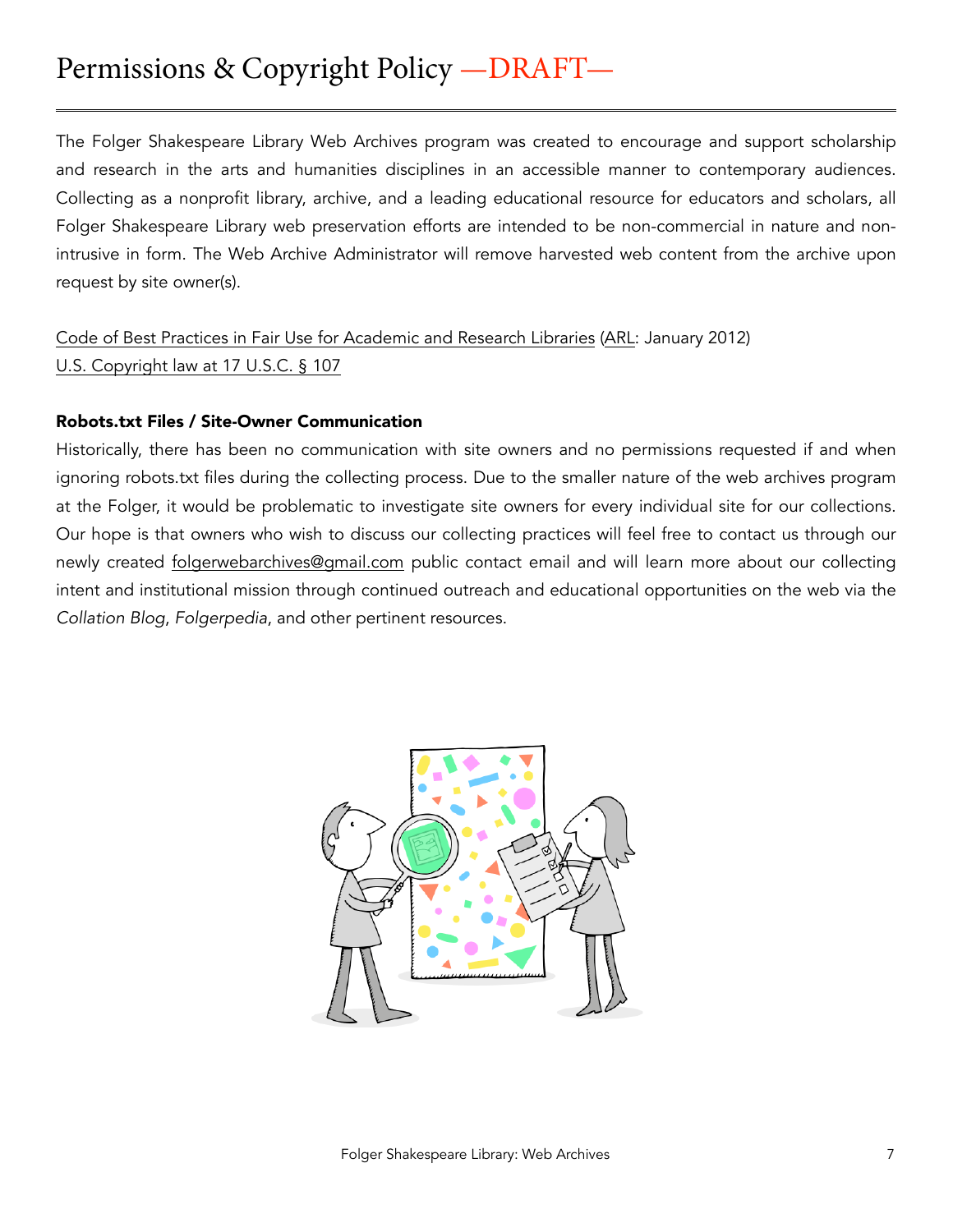The Archive-It web application utilizes the [Dublin Core Metadata Element Set, Version 1.1](http://dublincore.org/documents/dces/) for collection-level, seed-level, and item-level description. These elements are repeatable. Archive-It also allows for the addition of a custom field for further description, if need be. To ensure consistency across all Folger web collections, the following guidelines were created: (Please note: \* Indicates mandatory fields). For more information on each individual element, please see the [Dublin Core Usage Guide: The Elements](http://dublincore.org/documents/usageguide/elements.shtml) documentation.

#### TITLE\*

The name given to the website by the creator or publisher:

- Capitalize the first word of the title and all proper nouns. All other words should be lowercase
- Exclude articles (*the, an, a,* etc.)
- Include all punctuation marks found within the title as it appears on the web

#### CREATOR\*

The person or entity primarily responsible for creating and maintaining the intellectual content of the resource

• [Whenever possible, use a L](https://oclc.org/support/services/worldcat/documentation/authorities/authformat.en.html)[ibrary of Congress Name Authority](http://authorities.loc.gov)[; otherwise, utilize a standard name](https://oclc.org/support/services/worldcat/documentation/authorities/authformat.en.html)  authority format

#### SUBJECT\*

The topic of the intellectual content of the resource:

- Use a controlled vocabulary such as the Library of Congress Name Authority and/or Subject Headings when possible: <http://authorities.loc.gov/>
- Example: Subject: Shakespeare, William, 1564-1616.

#### DESCRIPTION\*

A brief, free-text explanation of the resource: its function and what type of intellectual content it contains.

#### PUBLISHER\*

The person or entity primarily responsible for making the resource available.

#### **CONTRIBUTOR**

A contributor is any entity which makes intellectual contributions to the resource in partnership with the Creator.

#### DATE

The specific date of creation of the resource. Only include the date if there is an explicit creation date stated on the site.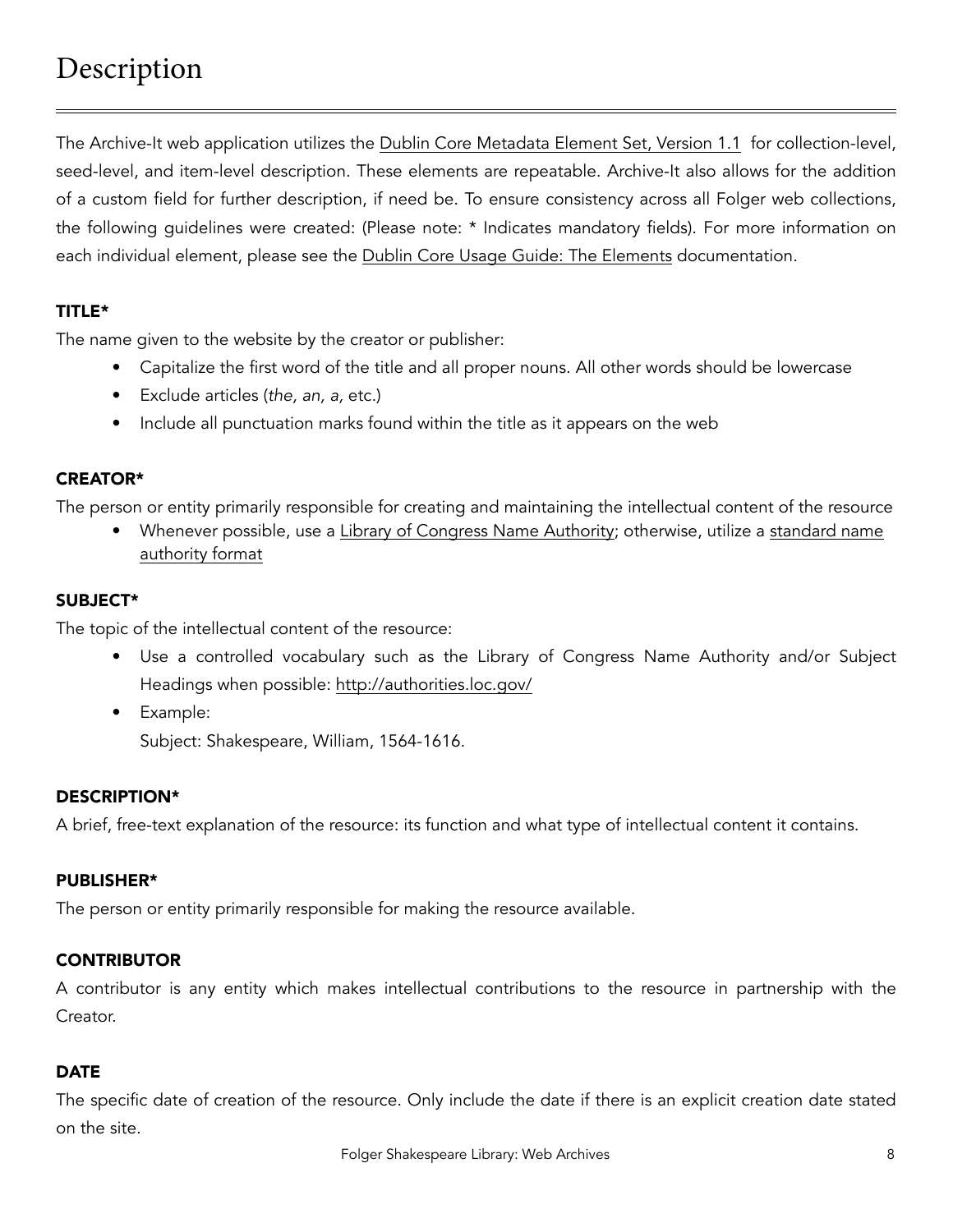#### TYPE

The nature or genre of the content of the resource:

• Type: Website

#### FORMAT

The physical or digital manifestation of the resource. Format may include the media-type or dimensions of the resource. Examples of dimensions include size and duration. Additionally, format may be used to describe the software, hardware or other equipment needed to display or operate the resource.

#### IDENTIFIER

An unambiguous reference to the resource within a given context. Examples of formal identifiers include the Uniform Resource Identifier (URI), the Uniform Resource Locator (URL), the Digital Object Identifier (DOI), and the International Standard Book Number (ISBN).

#### **SOURCE**

A pre-existing source from which this resource has derived.

#### RELATION

Describe, if any, the resource's relation to another, more general resource. This may include digital records and other websites, groups, or entities. Use a controlled vocabulary when possible.

#### COVERAGE

The coverage element describes the places or locations which are covered in the intellectual content of the resource. Additionally, temporal coverage may be applicable, which refers to the general time period described by the intellectual content of the resource. For example:

- Coverage: United States
- Coverage: 1950-1999

#### RIGHTS

Information, as available, pertaining to the rights of the resource. This includes Copyright and Property Rights.

#### COLLECTOR\*

Collector: Folger Shakespeare Library. Central Library.

#### LANGUAGE\*

The language in which the intellectual content of the resource is written. Utilize the [ISO 639-1](http://en.wikipedia.org/wiki/ISO_639-1) codes for language classification; for example, a resource written in English would be described as:

Language: en.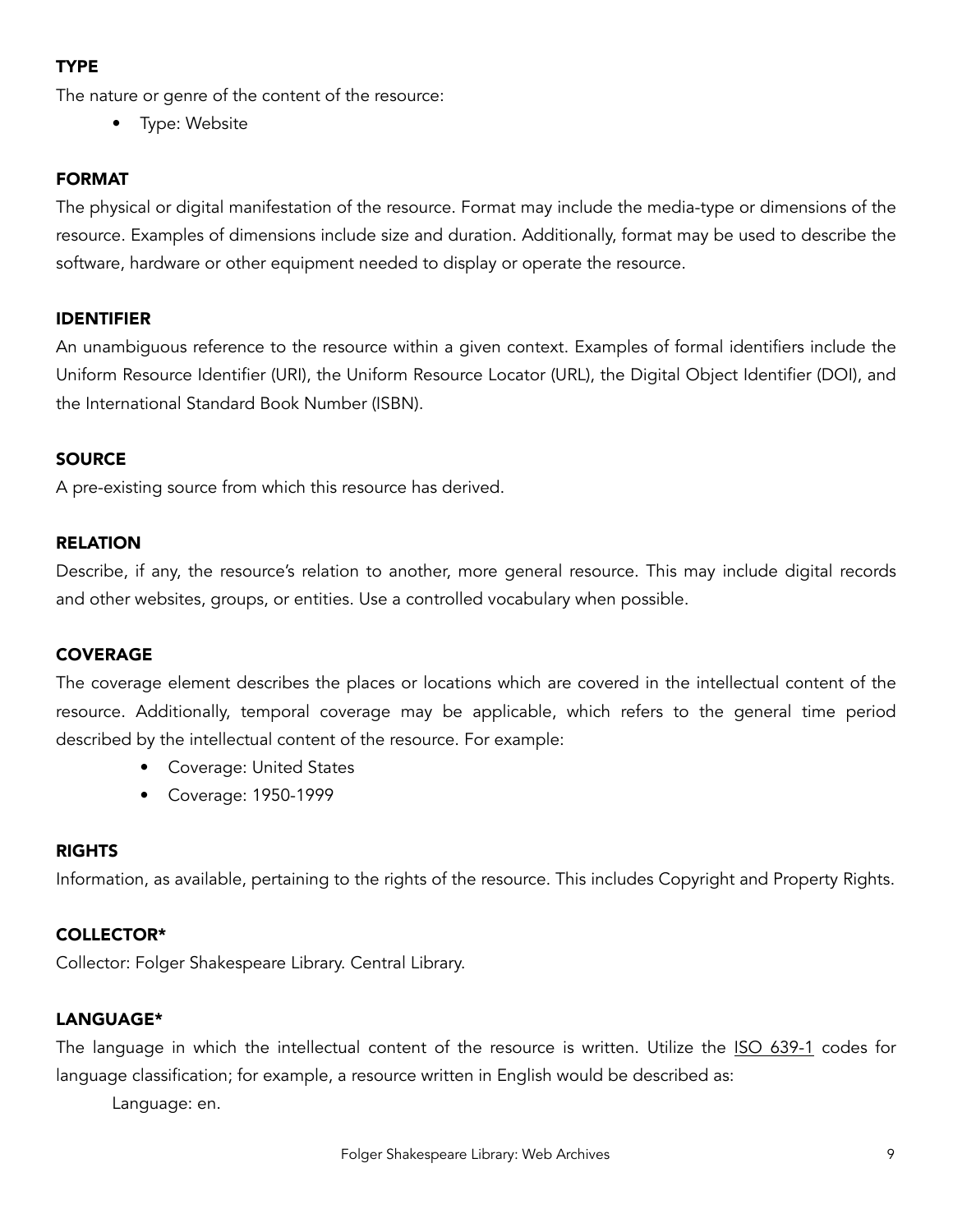#### Adding Seeds to a Collection

Be sure to check both active and inactive seeds when adding new seeds to avoid duplication.

#### Modifying Crawl Scope

Adding limits allows you to restrict the number of sites crawled. This is a general best practice when crawling a site with a calendar (in order to avoid crawler entrapment). To limit the crawl, block all URLs containing a string of characters unique to the calendar pages, or to the page which you want to exclude from capture.

#### Edit Metadata

• To edit seed-level metadata, do so from Seed Management, not from Collection management.

#### Viewing Reports (Key Things to Look For…)

Hosts

• URLs: identify the host responsible for the most number of URLs captured within the crawl and also for those additional URLs which were captured that you did not expect, or which were captured in smaller numbers than you anticipated. If you had expected more URLs to be crawled, then this site likely has a robots.txt file blocking most of the content from capture. Alternatively, if a site has listed too many URLs crawled, it might be worthwhile to consider modifying the crawl scope to limit the crawl.

#### Data

• Anything under 100 MB is generally not problematic due to the current data allowance in place per our vendor agreement with the Archive-It service. At this time, if you are in doubt, there is no way to remove captured content form a crawl: this is why limiting and test-crawling beforehand is helpful. Future iterations of the Archive-It program may include the option to erase content.

#### **Queues**

• If a crawl has run out of time based on the pre-defined time limit, there will likely be uncrawled URLs left in the Queue. Please identify these and patch crawl as necessary.

#### Out of Scope

Be sure to check if any portion of the site you have intended to capture isn't included in the Out of Scope list (specific URLs which have been excluded from crawl boundaries). Modify the crawl scope and patch crawl as necessary.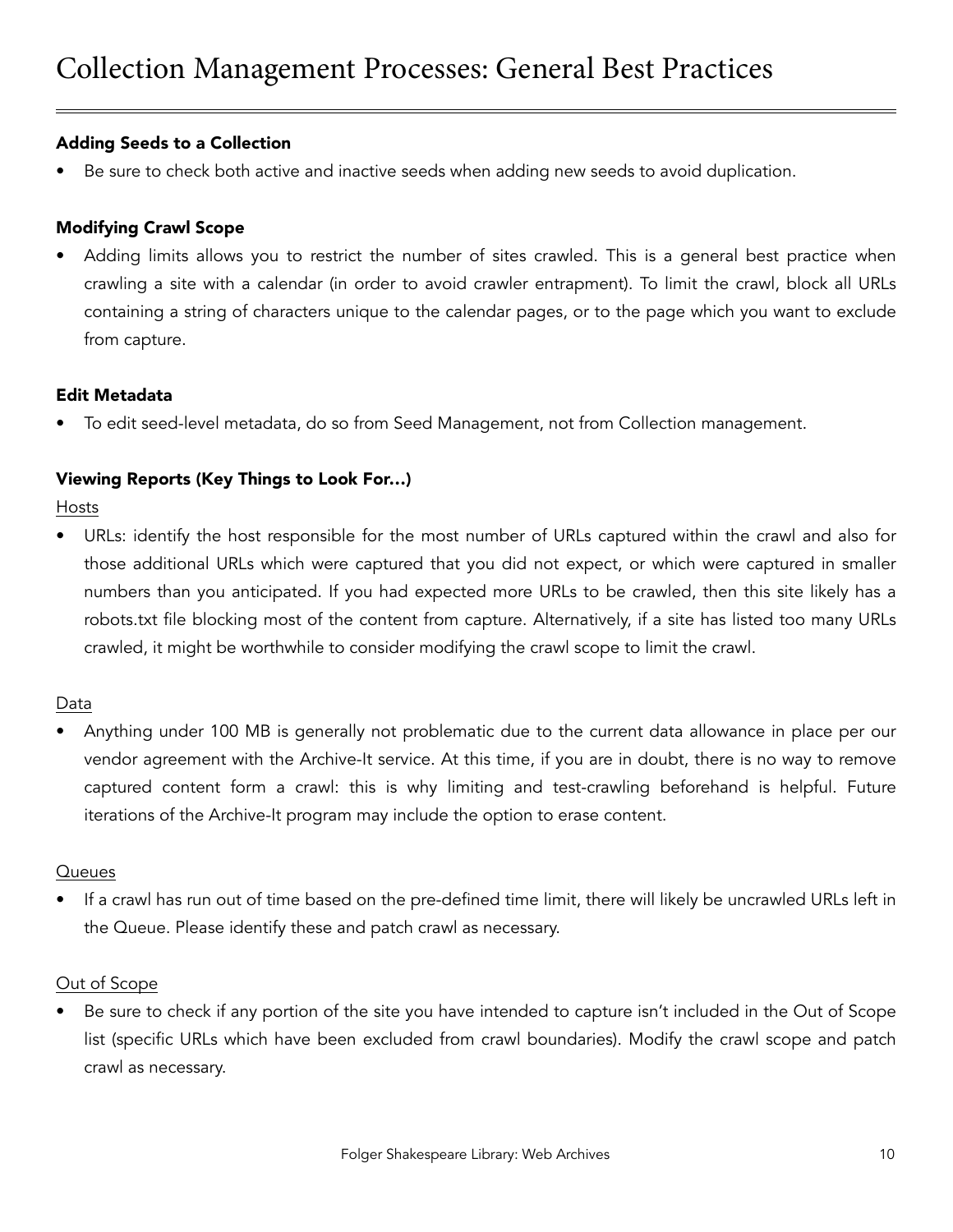#### Seed Status

- If a seed is live on the web and able to be crawled, it will be listed as "OK." If the status is unavailable or not OK, be sure to check that the website hasn't been taken down or that you haven't entered the incorrect URL by mistake.
- Occasionally, a 'Redirected' will appear. The best practice is to change the host to whatever URL it redirects to (when appropriate and after verifying the redirect is within scope).

#### Quality Assurance (QA)

- The Quality Assurance report request takes 12-24 hours to process, and can only be done with full crawls (i.e. not on patch crawls).
- QA reports may be utilized to show how well the sites were captured and to show problematic areas within the crawl and individual pages which weren't captured.

#### Example Workflow

- Choose a collection theme/topic relevant to institutional collecting intentions
- Describe the collection in Collection Management
- Select individual seeds to be included as pertinent to the collection scope
- Identify a proper crawl schedule for these seeds (quarterly, semi-annual, etc.)
- Run a test crawl on the chosen seeds
- Review test crawl reports, specifically the Seed Source report, weed out unruly seeds
- Review the queue to determine what content was missed, or where the crawler ran into a trap
- Review the Out of Scope report
- Place limits on the crawl as needed
- Run an official crawl
- Run reports on the completed crawl. Pay specific attention to what might have been missed due to blocked robots.txt
- Run a QA report and review
- Patch crawl as needed
- Describe the successfully crawled seeds in Seed Management
- Review the final collection
- Make the collection available to the public
- Re-crawl as scheduled and/or needed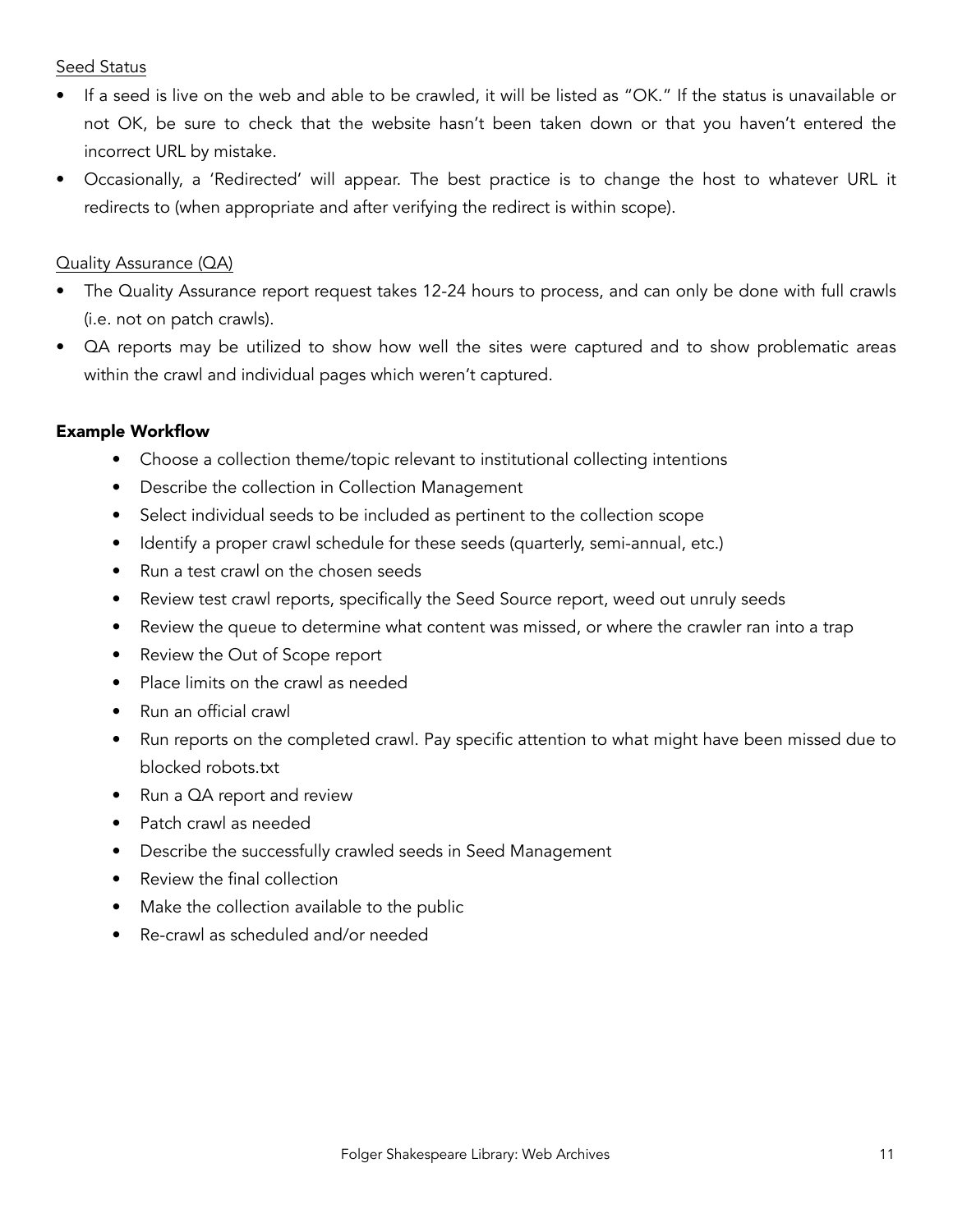# Collection: Folger Shakespeare Library Websites and Social Media

| URL:                                               | https://archive-it.org/collections/2873                                                                                                                                                                                                                                                                                                                                                                                                                                                                                                                   |
|----------------------------------------------------|-----------------------------------------------------------------------------------------------------------------------------------------------------------------------------------------------------------------------------------------------------------------------------------------------------------------------------------------------------------------------------------------------------------------------------------------------------------------------------------------------------------------------------------------------------------|
| <b>Archived Since:</b>                             | October, 2011                                                                                                                                                                                                                                                                                                                                                                                                                                                                                                                                             |
| <b>Type:</b>                                       | Institutional                                                                                                                                                                                                                                                                                                                                                                                                                                                                                                                                             |
| Crawl<br><b>Frequency:</b>                         | Quarterly                                                                                                                                                                                                                                                                                                                                                                                                                                                                                                                                                 |
| # of Seeds:<br>(4/14)                              | 35                                                                                                                                                                                                                                                                                                                                                                                                                                                                                                                                                        |
| <b>Collecting</b><br>Scope:                        | Websites and social media sites from the Folger Shakespeare Library.                                                                                                                                                                                                                                                                                                                                                                                                                                                                                      |
| <b>Selection</b><br><b>Criteria:</b>               | This collection is an institutional collection which archives and preserves the Folger<br>Shakespeare Library's web presence over time. Sites included in this collection must be<br>considered to be one or more of the following:<br>Folger web domain<br>$\bullet$<br>Folger social media profile<br>Folger blog or Wordpress site<br>"Other" web resource: created and/or maintained by the Folger Shakespeare<br>Library, or to which the Folger has a made a significant intellectual and/or<br>creative contribution (ex.: http://penfaulkner.org) |
| <b>Descriptive</b><br>Metadata:                    | This collection utilizes the Dublin Core Metadata Element Set, Version 1.1                                                                                                                                                                                                                                                                                                                                                                                                                                                                                |
| <b>Specific</b><br><b>Descriptive</b><br>Metadata: | Publisher: the platform the content is published on. For example:<br>Publisher: Wordpress (Electronic Resource)<br>Publisher: Twitter.<br>Publisher: Facebook.<br>Rights: Copyright © Folger Shakespeare Library ®.                                                                                                                                                                                                                                                                                                                                       |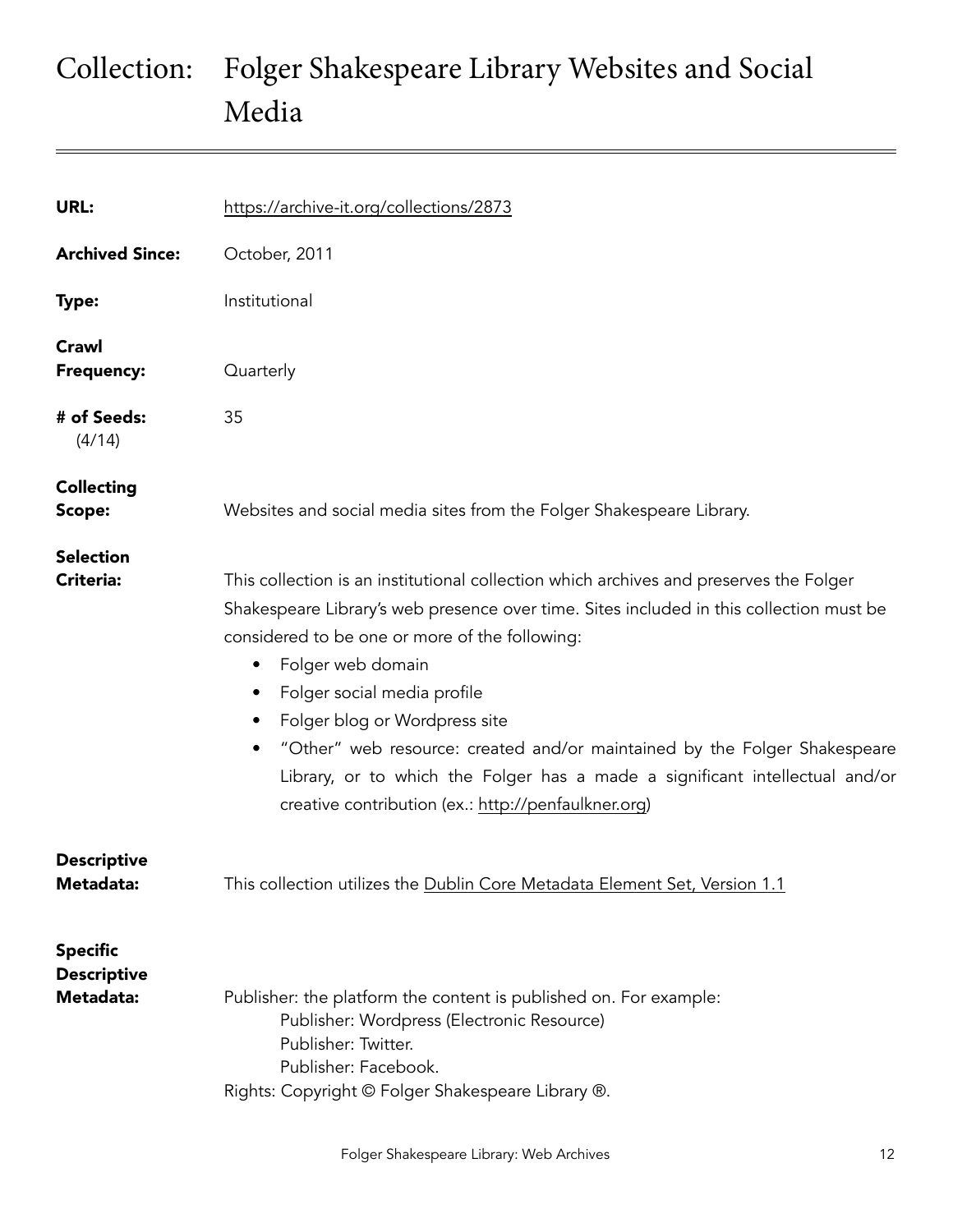# Collection: Shakespeare Theatrical Festivals and Performing Companies

| URL:                                               |                                                     | https://archive-it.org/collections/2877                                                                                                                                                                                                                                                                                            |    |  |  |
|----------------------------------------------------|-----------------------------------------------------|------------------------------------------------------------------------------------------------------------------------------------------------------------------------------------------------------------------------------------------------------------------------------------------------------------------------------------|----|--|--|
| <b>Archived Since:</b>                             |                                                     | October, 2011                                                                                                                                                                                                                                                                                                                      |    |  |  |
| <b>Type:</b>                                       | Thematic                                            |                                                                                                                                                                                                                                                                                                                                    |    |  |  |
| Crawl<br><b>Frequency:</b>                         |                                                     | Semi-Annual                                                                                                                                                                                                                                                                                                                        |    |  |  |
| # of Seeds:<br>(4/14)                              | 285                                                 |                                                                                                                                                                                                                                                                                                                                    |    |  |  |
| <b>Description:</b>                                |                                                     | Websites for drama festivals and theatrical companies with a focus on Shakespeare<br>performance. Scope primarily limited to the United States, but includes some<br>international festivals as well.                                                                                                                              |    |  |  |
| <b>Selection</b><br>Criteria:                      | repertory.                                          | Accept an explicit statement that the festival or company repertoire is rooted in<br>Shakespeare's corpus, or if Shakespeare is featured consistently as part of their                                                                                                                                                             |    |  |  |
| <b>Descriptive</b><br>Metadata:                    |                                                     | This collection utilizes the Dublin Core Metadata Element Set, Version 1.1                                                                                                                                                                                                                                                         |    |  |  |
| <b>Specific</b><br><b>Descriptive</b><br>Metadata: | Title:<br>Creator:<br>Subject:                      | The specific title of the company or festival, as it appears on their site.<br>Same as title.<br>(as applicable)                                                                                                                                                                                                                   |    |  |  |
|                                                    | 1. [Title]<br>6. Non profit<br>7. Traveling theater | 2. Shakespeare, William, 1564-1616 - Stage history - [state, province, etc.] - city<br>3. Repertory theater - [state, province, etc.] - [city]<br>4. Drama festivals - [country]<br>5. Theater, Open-air - [state] - [city]<br>(Used if their repertory features outdoor productions).<br>Folger Shakespeare Library: Web Archives | 13 |  |  |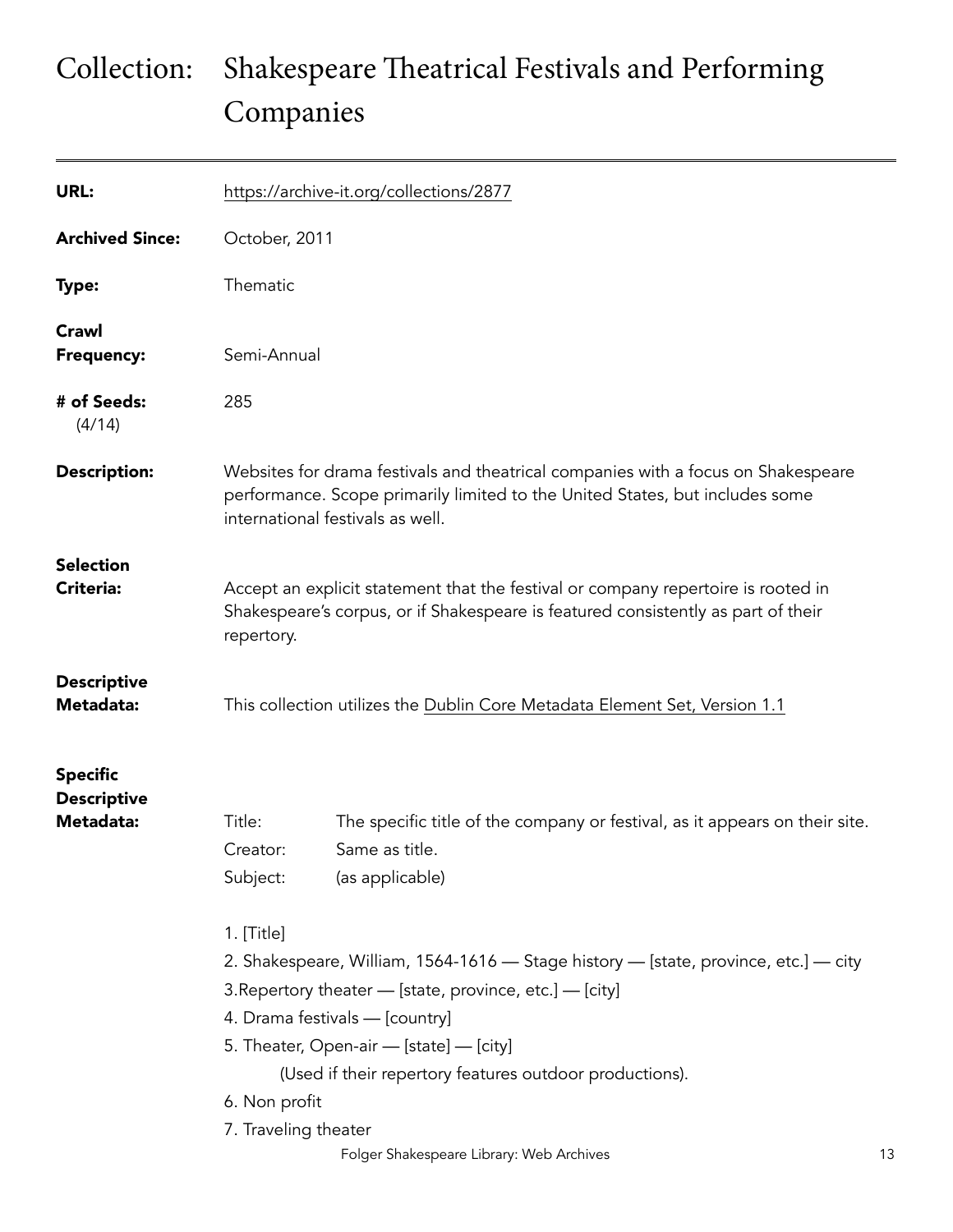8. Drama in education — [state]—[city]

 (Used for festivals and companies that are affiliated with a school or university; educational programs run by the company do not count).

- 9. Charity
- 10. Amateur theater
- 11. Improvisation (Acting)
- Description: A brief overview of their mission statement. Include a physical address if found.
- Date: Only include an end date if the website specifies that the company is no longer active or if they have no record of being active in 5 last years.

# Collection: William Shakespeare's 450th Birthday: Celebrations and Commentary

| URL:                            | https://archive-it.org/collections/4511                                                                                                                                           |
|---------------------------------|-----------------------------------------------------------------------------------------------------------------------------------------------------------------------------------|
| <b>Archived Since:</b>          | April, 2014                                                                                                                                                                       |
| Type:                           | Event-Based                                                                                                                                                                       |
| Crawl<br><b>Frequency:</b>      | One-Time Only                                                                                                                                                                     |
| # of Seeds:<br>(5/1)            | 17                                                                                                                                                                                |
| <b>Description:</b>             | This collection seeks to document various celebrations, commentary, and events as<br>depicted on the web related to the 450th anniversary of William Shakespeare's birth.         |
| <b>Selection</b>                |                                                                                                                                                                                   |
| <b>Criteria:</b>                | Accept official event websites; news articles; media commentary; or any related<br>resource which specifically discusses the 450th anniversary of William Shakespeare's<br>birth. |
| <b>Descriptive</b><br>Metadata: | This collection utilizes the Dublin Core Metadata Element Set, Version 1.1                                                                                                        |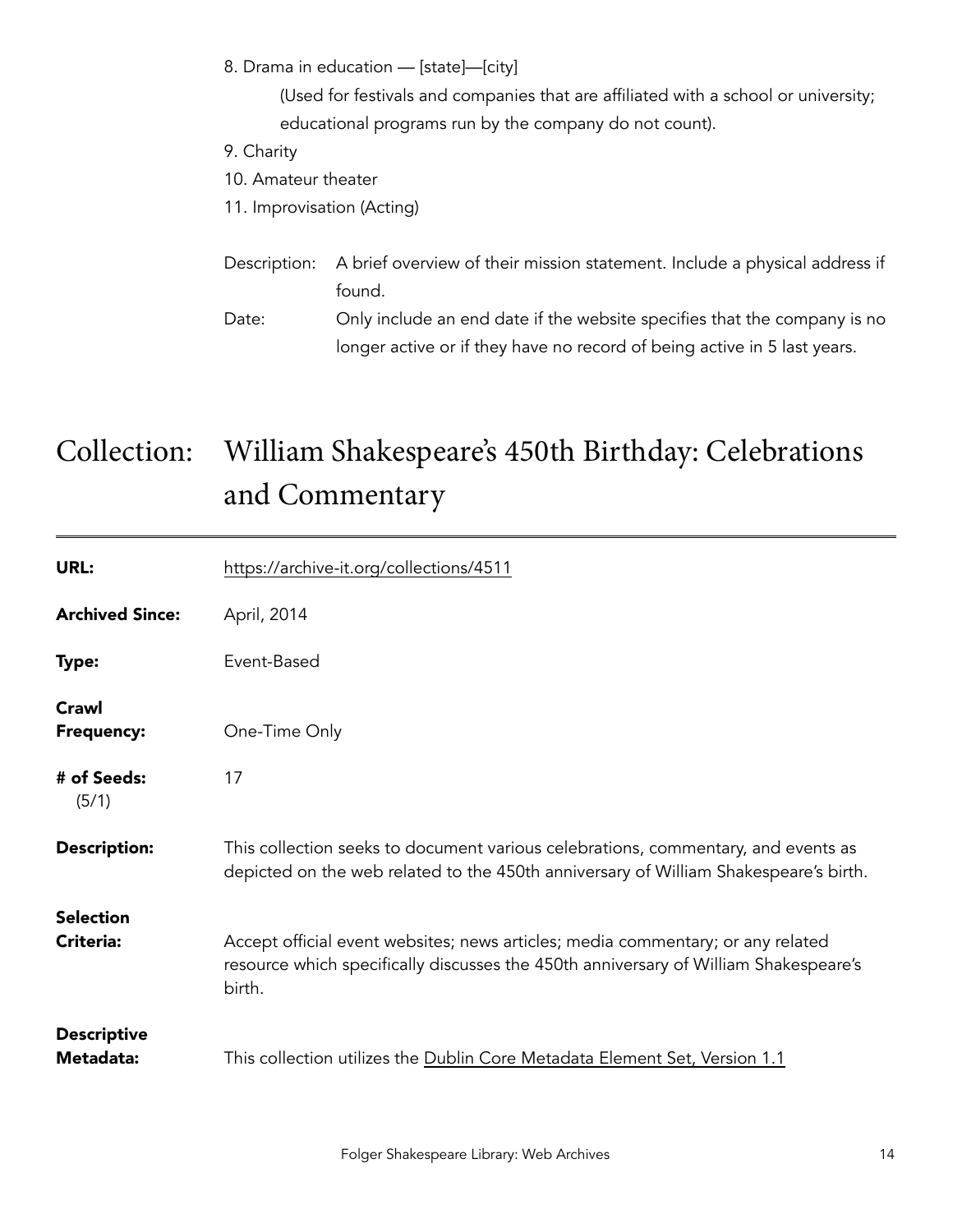Specific **Descriptive** 

**Metadata:** Type: Interactive Resource. Date: YYYY-MM-DD Subject: Shakespeare, William, 1564-1616—Anniversaries, etc.

### #Shax450 Tweet Archive and Visualization

Created in April 2014 using Martin Hawksey's [TAGSExplorer](http://mashe.hawksey.info/2011/10/tagsexplorer-intro/) and Google Spreadsheets, the #Shax450 Tweet Archive is an interactive archive and visualization of tweets that have used the hashtag #Shax450 on Twitter to celebrate William Shakespeare's 450th birthday.

Using TAGS (Twitter Archiving Google Spreadsheet) technology, Hawksey's TAGSExplorer tool visualizes Twitter conversations, connections, and user activity which are all related to a specific hashtag. This is achieved by hooking up to Twitter's API and transferring relevant data to a Google Spreadsheet for organization and analysis.

Hashtags are used on social media sites to link various content of a similar nature together by keyword. A hashtag is a word or a phrase prefaced with a #, generally referred to as a "pound sign" or a "hash." A hashtag does not support spaces or punctuation marks. The #Shax450 Tweet Archive has gathered all Twitter activity marked #Shax450 from April 16, 2014, on. This specific hashtag is largely Folger-centric and statistics related to the tag paint an interesting picture of social media interactions surrounding the birthday on Twitter.

The TAGSExplorer program hooks up to Twitter's API and pulls activity related to the hashtag into a spreadsheet, runs analytics on the data, and generates a visualization of conversations and actions. The text of the Tweets is saved in the archive, along with relevant available metadata such as the day and time the Tweet was created, whether it was a stand-alone instance or if it generated interaction and conversation, and more. The Archive is updated for new information on a continual basis. The #Shax450 Tweet Archive can be accessed [here,](http://bit.ly/1pu3vOv) archive analytics [here,](https://docs.google.com/spreadsheet/pub?key=0AkgmeYonaMqPdEU1YmZHWm9hRHhhSGN4bERPRXVBcUE&gid=120) and the interactive visualization [here](http://hawksey.info/tagsexplorer/?key=0AkgmeYonaMqPdEU1YmZHWm9hRHhhSGN4bERPRXVBcUE&sheet=oaw&mentions=true).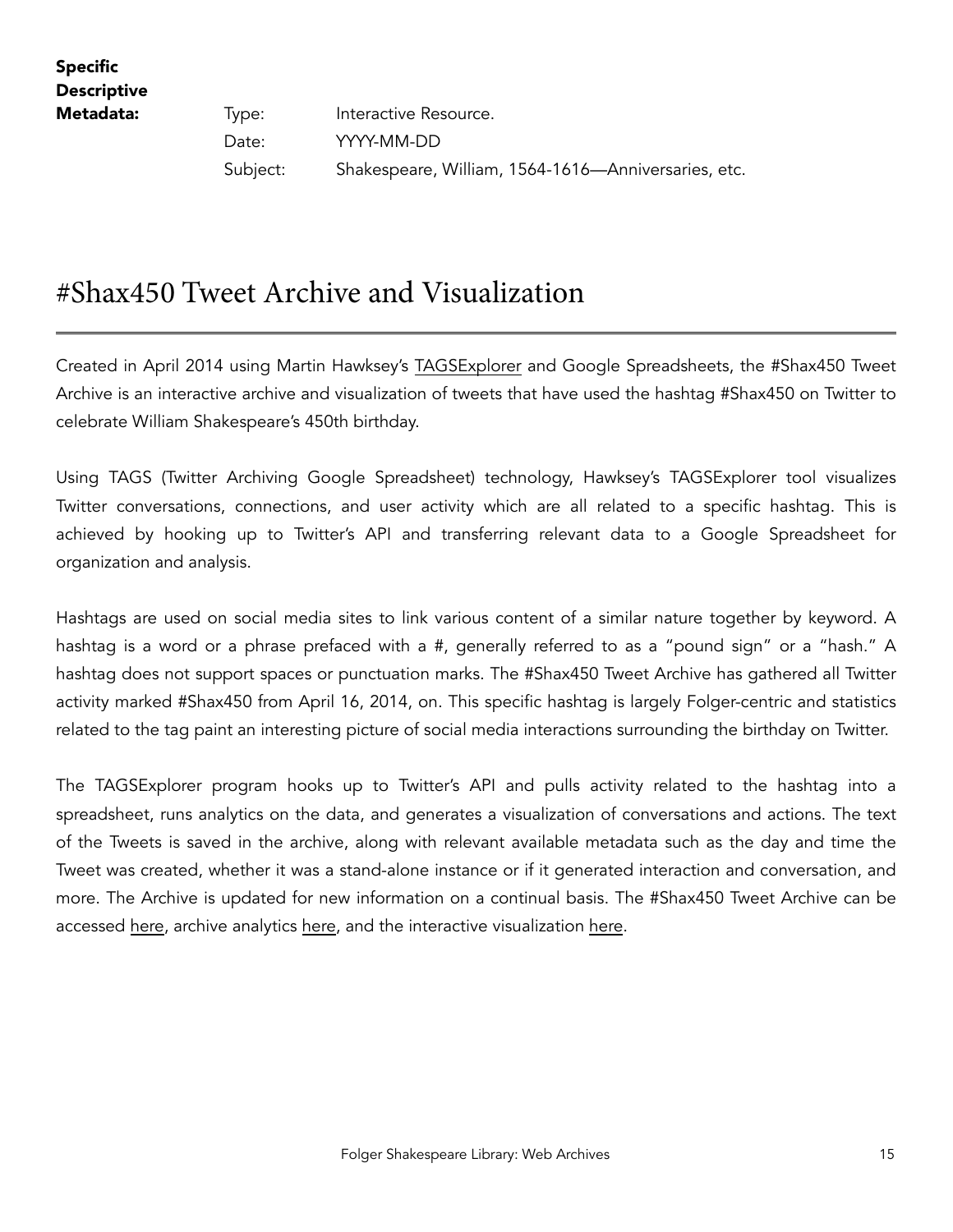## Additional Resources

#### Vendor Resources

[Archive-It](https://archive-it.org) [Archive-It Blog](http://blog.archive-it.org) [Archive-It Help Documentation](https://webarchive.jira.com/wiki/display/ARIH/Welcome) [Training and Webinars](https://webarchive.jira.com/wiki/display/ARIH/Archive-It+Trainings+and+Webinars) [Version Release Notes](https://webarchive.jira.com/wiki/display/ARIH/Release+Notes)

#### Overview | Terms, Tools, and Definitions

Archive-It [Glossary of Web Archiving Terms](https://webarchive.jira.com/wiki/display/ARIH/Glossary+of+Web+Archiving+Terms)

International Internet Preservation Consortium (IIPC) [Web Archiving: Tools and Software](http://www.netpreserve.org/web-archiving/tools-and-software)

International Internet Preservation Consortium [Web Archiving: Why Archive the Web?](http://netpreserve.org/web-archiving/overview) 

D-Lib Magazine [An Overview of Web Archiving](http://dlib.org/dlib/march12/niu/03niu1.html)

Wikipedia [Web Archiving](http://en.wikipedia.org/wiki/Web_archiving)

#### Best Practices and Guidelines

Archer, J., Fallon, T., Grotke, A., Odell, K. (2011). [PowerPoint Slides]. [Creating and Maintaining Web Archives](http://www.slideshare.net/MARAC_Bethlehem/marac-20111021?qid=09222497-62f9-41b9-bd89-e39132b4d69c&v=default&b=&from_search=2)

#### Bibliographies / Additional Learning Resources

International Internet Preservation Consortium [Web Archiving Bibliography](http://netpreserve.org/web-archiving/bibliography) (2012) [Web Archiving Use Cases](http://netpreserve.org/sites/default/files/resources/UseCases_Final_1.pdf) (2013)

METRO New York: More Podcast, Less Process. Episode 007. ["The Web Archivists Are Present."](http://keepingcollections.org/more-podcast-less-process-episode-007/) (2014)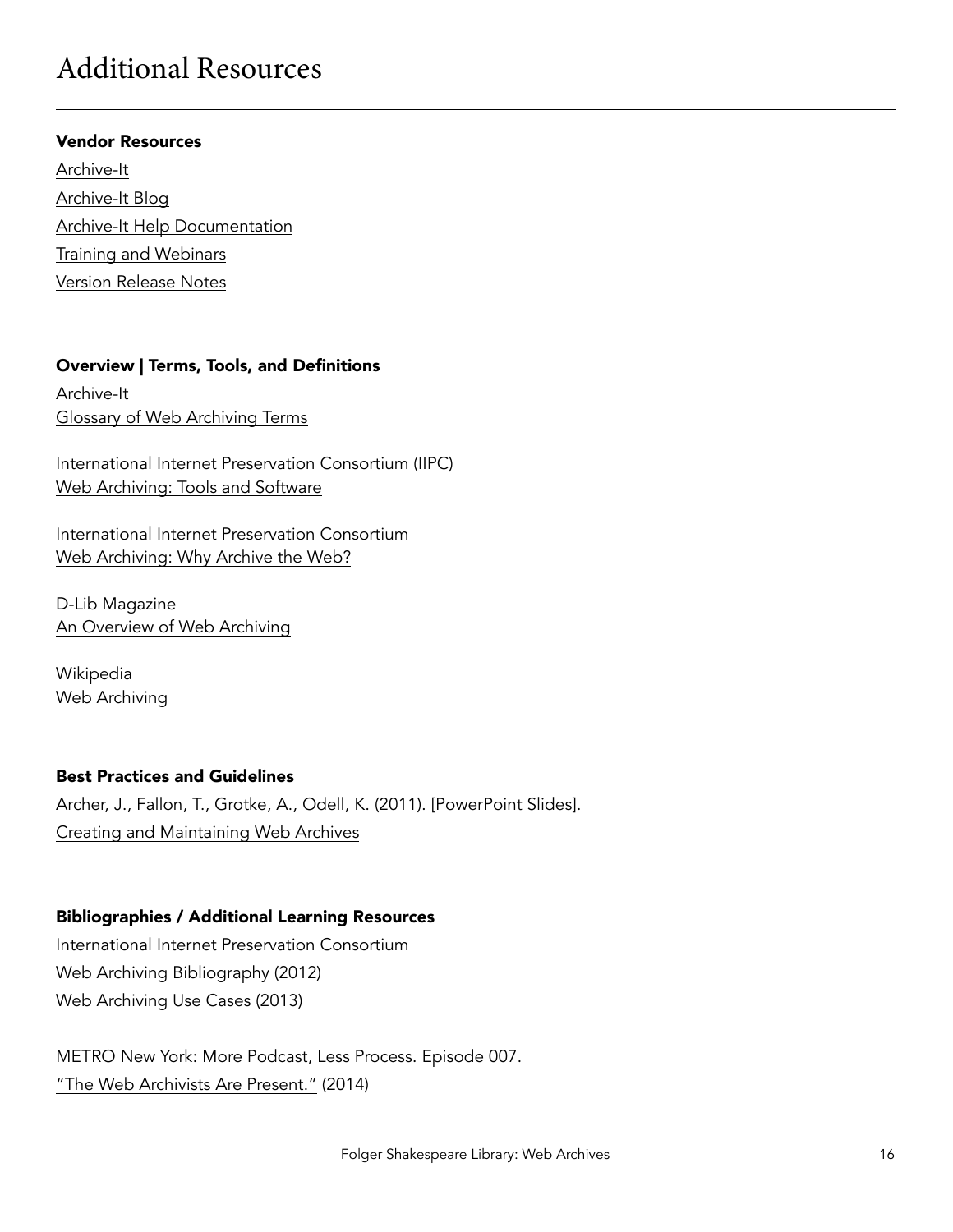#### Notable Projects and Initiatives

California Digital Library

#### [Web-At-Risk Project](http://www.cdlib.org/services/uc3/partners/webatrisk.html)

This project was grant-funded by the Library of Congress National Digital Information Infrastructure and Preservation Program (NDIIPP) group and culminated in the [Web Archiving Service,](http://webarchives.cdlib.org/) a web archiving tool for libraries and archives.

#### Columbia University

#### [Human Rights Web Archive](http://hrwa.cul.columbia.edu)

This project, operating through Columbia University and made possible with support from the Andrew W. Mellon Foundation, is one of the first fully-described collections of archived websites. The project was stewarded by a knowledgable team and has made use of seed nomination forms and general public contact methods. Additionally, they have created a [Permissions and Copyright statement.](http://hrwa.cul.columbia.edu/faq#faq_4) This project also utilizes the Archive-It service.

#### Internet Archive

#### [Archive.org](http://archive.org)

#### [Wayback Machine](https://archive.org/web/)

The Internet Archive is a 501(c)(3) non-profit that was founded to build an Internet library. To-date, they have saved over 411 Billion web pages. Tools developed by the Internet Archive such as the Wayback Machine, used for rendering archived web content and the Heritrix Web Crawler are widely used in the web archiving field and by Archive-It. Archive-It is a service of the Internet Archive.

Library of Congress

#### [Library of Congress Web Archives \(Minerva\)](http://lcweb2.loc.gov/diglib/lcwa/html/lcwa-home.html)

#### [History of Web Archiving at the Library of Congress](http://www.loc.gov/webarchiving/)

#### [K-12 Web Archiving Program](https://archive-it.org/k12/)

The Library of Congress has been archiving and preserving select websites on behalf of the United States government since 2005. They have an official Web Archiving Team which works closely with the National Digital Information Infrastructure and Preservation Planning (NDIIPP) group to research web archiving trends, develop new tools, and to lend their expertise to the creation of standards and best practices for web archiving.